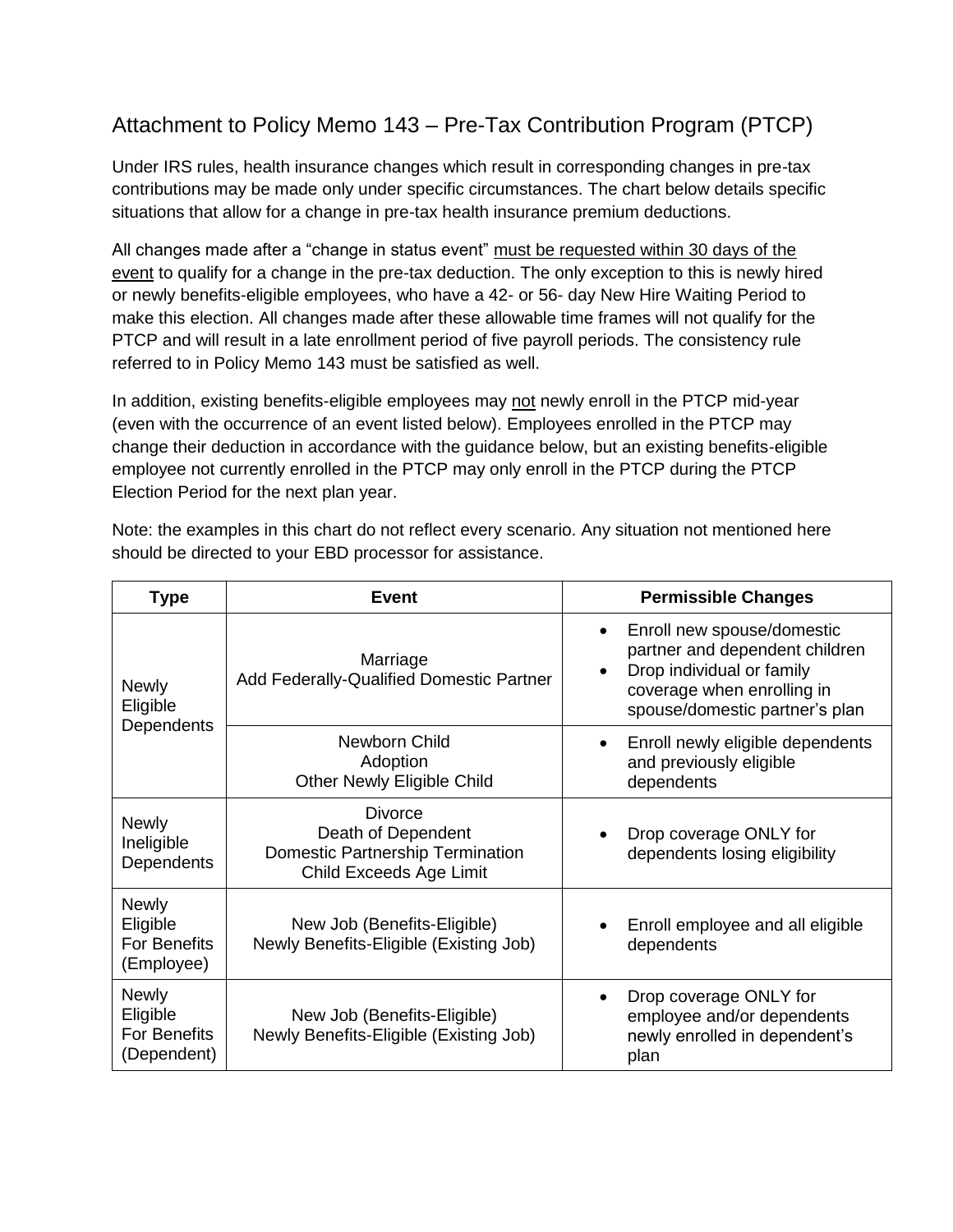| <b>Newly</b><br>Ineligible For<br><b>Benefits</b><br>(Dependent) | Dependent Job Loss<br><b>Dependent Becomes Benefits-</b><br>Ineligible                                                  | Enroll employee and/or<br>dependents previously covered by<br>dependent's plan                                                                                                        |
|------------------------------------------------------------------|-------------------------------------------------------------------------------------------------------------------------|---------------------------------------------------------------------------------------------------------------------------------------------------------------------------------------|
| Residence or<br>Employment<br>Site Change                        | Employee Moves Into HMO Service<br>Area                                                                                 | Elect newly available coverage<br>$\bullet$<br>option                                                                                                                                 |
|                                                                  | Employee Moves Out of HMO Service<br>Area                                                                               | Elect new coverage option<br>٠<br>Drop coverage<br>$\bullet$                                                                                                                          |
| Significant<br>Cost or<br>Coverage<br>Change                     | <b>Significant Cost Increase</b><br><b>Significant Reduction of Coverage</b>                                            | Elect new coverage option<br>$\bullet$<br>Drop individual or family coverage                                                                                                          |
|                                                                  | <b>Significant Cost Decrease</b><br>Significant Improvement in Coverage                                                 | Change coverage option<br>$\bullet$<br>Switch from individual to family<br>coverage<br>Continue coverage at lower cost<br>٠                                                           |
|                                                                  | Significant Improvement in Coverage<br><b>Offered to Dependent</b>                                                      | Drop coverage ONLY for employee<br>$\bullet$<br>and/or dependents newly enrolled<br>in dependent's plan                                                                               |
| <b>Plan Option</b><br>Termination                                | <b>Elimination of Coverage Option</b>                                                                                   | Elect new coverage option<br>$\bullet$<br>Drop individual or family coverage<br>$\bullet$                                                                                             |
| Medicare,<br>Medicaid, or<br><b>SCHIP</b><br>Eligibility         | <b>Employee or Dependent Becomes</b><br>Eligible for Medicare, Medicaid, or<br><b>SCHIP</b>                             | Drop coverage ONLY for employee<br>$\bullet$<br>or dependent enrolled in Medicare,<br>Medicaid, or SCHIP                                                                              |
|                                                                  | Dependent Becomes Ineligible for<br>Medicare, Medicaid, or SCHIP                                                        | Switch from individual to family<br>$\bullet$<br>coverage to enroll dependent who<br>loses eligibility for Medicare,<br>Medicaid, or SCHIP. Other<br>dependents may be added as well. |
| Judgment,<br>Decree, or<br><b>Court Order</b>                    | Order Requiring Coverage for Child                                                                                      | Enroll in family coverage to cover<br>child named in judgment, decree,<br>or order. Other dependents may be<br>added as well.                                                         |
|                                                                  | <b>Expiration of Order Requiring</b><br>Coverage if Order Requires Other<br>Individual to Provide Coverage for<br>Child | Drop coverage ONLY for child<br>ONLY when other coverage is<br>actually provided to child                                                                                             |
| Leaves of<br>Absences                                            | <b>Employee Begins Unpaid Leave</b>                                                                                     | Drop coverage during unpaid leave<br>$\bullet$                                                                                                                                        |
|                                                                  | <b>Employee Returns from Unpaid Leave</b>                                                                               | Re-enroll in coverage dropped<br>during unpaid leave                                                                                                                                  |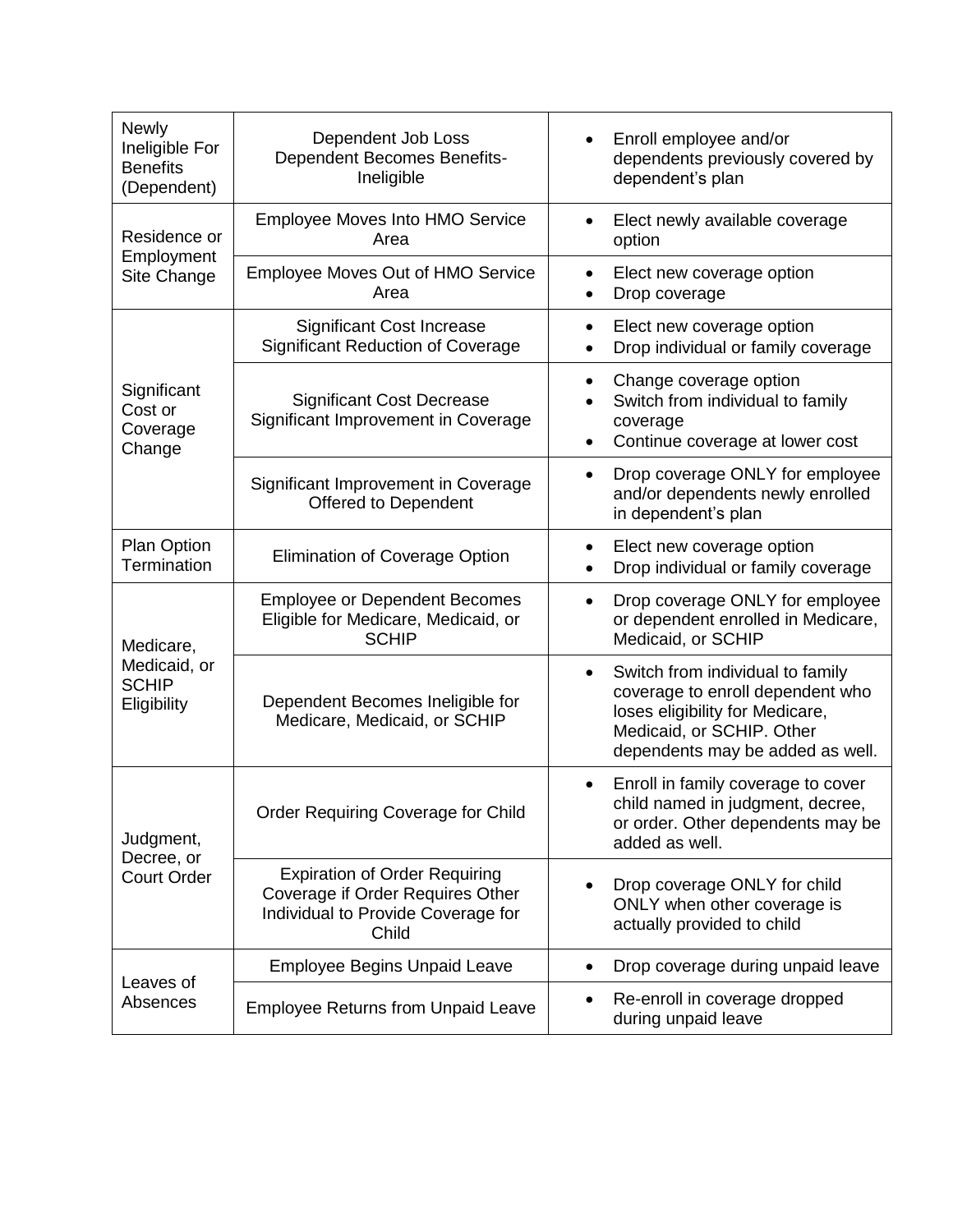## **Other Notes**

#### Switching From Family to Individual Coverage

- Employees may change their pre-tax deduction from family to individual coverage if all of the dependents are dropped from coverage in accordance with the rules above and on a timely basis. For instance:
	- o An employee covering only a dependent child (no spouse) **MAY** switch from family to individual coverage after the child exceeds the applicable age limit (usually Age 26).
	- o An employee with a dependent child and a spouse **MAY NOT** switch from family to individual coverage after the child exceeds the applicable age limit. The consistency rule is not satisfied because the dependent spouse did not experience a loss of eligibility.

## Return to Payroll From Leave Without Pay (LWOP)

- When an employee returns from LWOP within the same plan year:
	- $\circ$  The PTCP election (pre-tax or post-tax) remains the same for the rest of the plan year. If the employee was enrolled in the PTCP prior to going on LWOP, that status must continue.
	- $\circ$  An employee enrolled in the PTCP may change coverage options or choose not to re-enroll upon returning to work. If the employee was not enrolled in the PTCP prior to going on LWOP, he or she may not enroll until the next PTCP Election Period for the upcoming plan year.
- When an employee returns from LWOP in a new plan year:
	- $\circ$  The PTCP election can be (pre-tax or post-tax) changed during the Annual PTCP Election Period for the next plan year. If an employee did not make this election during the Annual PTCP Election Period, he or she cannot newly elect to participate in the PTCP upon a return to work.
	- $\circ$  An employee enrolled in the PTCP may change coverage options or choose not to re-enroll upon returning to work. If the employee was not enrolled in the PTCP prior to going on LWOP, he or she may not enroll until the next Annual PTCP Election Period for the upcoming plan year.

#### Retirement

- When an employee retires, his or her health insurance premium no longer qualifies for a pre-tax deduction. Retirees are not subject to PTCP qualifying event rules to make changes to their coverage.
- When a dependent retires, the following changes are permissible:
	- $\circ$  An employee may drop individual or family coverage if the employee (and any covered dependents) is covered by the dependent's retiree coverage.
	- $\circ$  An employee may also switch from family to individual coverage if all covered dependents are covered by the retiree's new coverage.